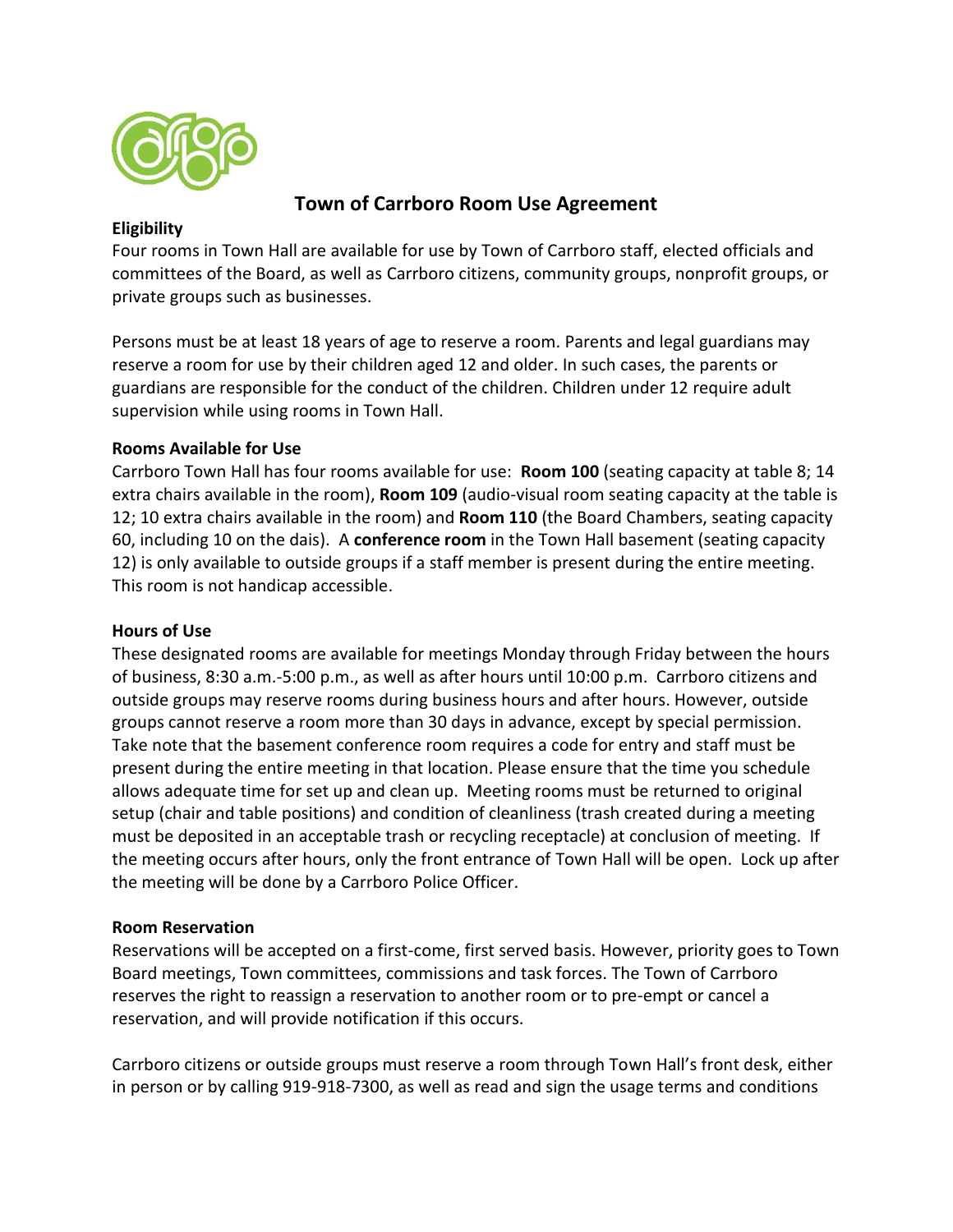agreement. This agreement can be found on the Town of Carrboro website www.townofcarrboro.org or at the front desk. The signed agreement must be emailed to the address listed or turned into the front desk prior to the meeting date. No fee is required to reserve or use a meeting room.

#### **Reservation Cancellation**

For outside groups, room cancellation is required no less than 24 hours prior to the meeting date. Failure to notify the Town at 919-918-7300 may prevent the group/organization from future use. The Town of Carrboro reserves the right to withdraw its offer of conference room usage should an internal need supersede it. Should this situation arise, Town Hall will make every attempt to try to find an alternate room within the facility, but cannot guarantee availability.

## **Use of Furniture and Equipment**

Under most circumstances a meeting room's furniture and equipment should be used as placed – furniture and equipment should not be rearranged. Chairs and dry erase boards are the most commonly and acceptably rearranged items in a room during a meeting. Tables should never be moved in rooms 100 and 109. Tables may be moved/reconfigured (tables have wheels) in the basement conference room. Tables and chairs may be requested for a specific arrangement in room 110 **(this must be requested at the time of the room reservation.)** Rooms 100, 109 and basement conference room have a large conference table style setup by default with additional miscellaneous chairs. Room 110 has no tables by default.

Under no circumstance may furniture and equipment be moved between meeting rooms. The only exception to this is when town staff is present and directs the moving of furniture and is then responsible for moving all furniture back to the original location and configuration **at the end of the meeting**.

At the end of a meeting, the meeting room must be returned to its original furniture and equipment configuration (how the room appeared prior to your meeting). The exception to this Room 110. Town staff will move furniture back to its original placement. Failure to return meeting rooms to their original configuration may prevent the group/organization from future use.

#### **Food and Beverages**

Food and beverages are allowed in all conference rooms. All trash, food and beverage related items must be removed and disposed of properly at the end of a meeting. Failure to return meeting rooms to original cleanliness may prevent the group/organization from future use. The Town of Carrboro does **not** provide any food and beverage service.

#### **Audio-Visual and Technology Use**

Audio-visual equipment contained in meeting rooms may be used when town staff is present in a meeting. Only town staff are allowed to operate the meeting room audio-visual equipment. **Only town staff can handle and load external content** (content received from others than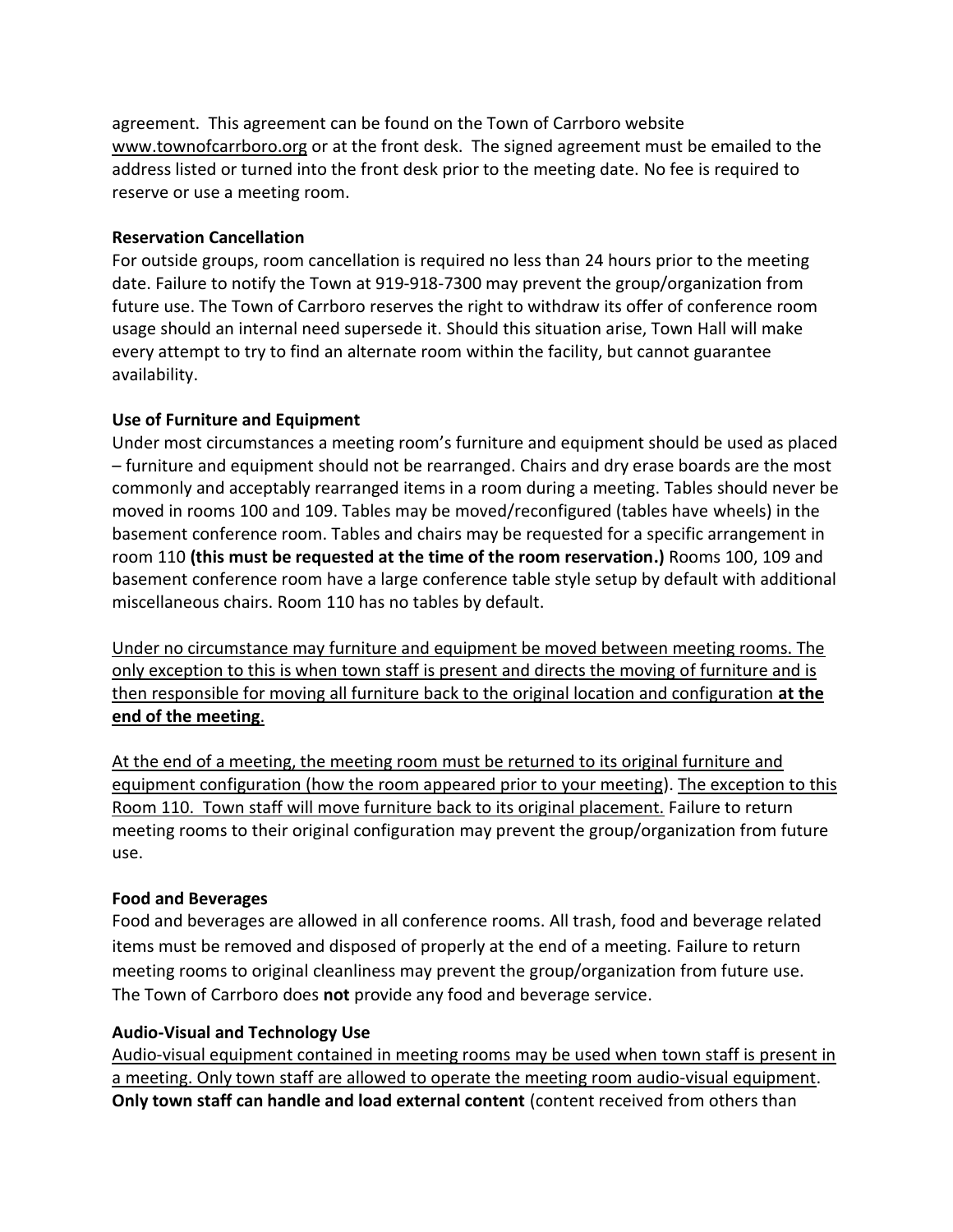town staff) onto audio-visual equipment for display. External content may be given to town staff on USB thumb drive, sent to town staff through email or sent to staff through an internet based upload/download services. Staff should use typical precautions, practices and common sense when handling potentially malicious content.

Audio-visual equipment contained in meeting rooms is **not** available for use by outside groups. This includes any large screen TV's that are located in meeting rooms. In these cases, outside groups must supply their own audio-visual needs (such as laptops, projector, presentation screens and etc.). Using town audio-visual equipment (including plugging cables into or unplugging cables from large screen TV's) contained in meeting rooms without town staff present may prevent the group/organization from future use of the meeting room.

Internet access is available through the Town of Carrboro public and unsecure wireless network, tocwireless.net. This wireless network is available in all meeting rooms.

## **Restrictions**

Smoking; all illegal drugs and other substances; weapons of all kinds, except law enforcement officers in the execution of their duties and public demonstrations; animals of any kind, except those serving individuals with special needs and those used in public demonstrations, are prohibited in Town Hall.

## **Costs**

There is no rental charge for the rooms. Although the facility is offered free of charge, in the event of damage to the rooms or equipment, it is the Town of Carrboro's expectation that the group will be responsible for reimbursing, replacement, and repair and/or cleaning. The Town of Carrboro also does not allow groups to charge the attendees of their meeting/event.

## **Conditions of Use**

**Safety**. Users must take all necessary precautions to ensure the safety and well-being of all participants.

**Indemnity**. The user agrees to indemnify and hold harmless the Town of Carrboro and its officers, agents and employees from all loss, liability, claims or expense (including reasonable attorneys' fees) arising from bodily injury, including death or property damage to any person or persons caused in whole or in part by the negligence or willful misconduct of the user except to the extent same are caused by the negligence or misconduct of the Town.

**Liability**. As a condition of using the facility, users shall hold the Town harmless from any claim or liability arising out of any activity or conduct of the group or individual while using the facility in question.